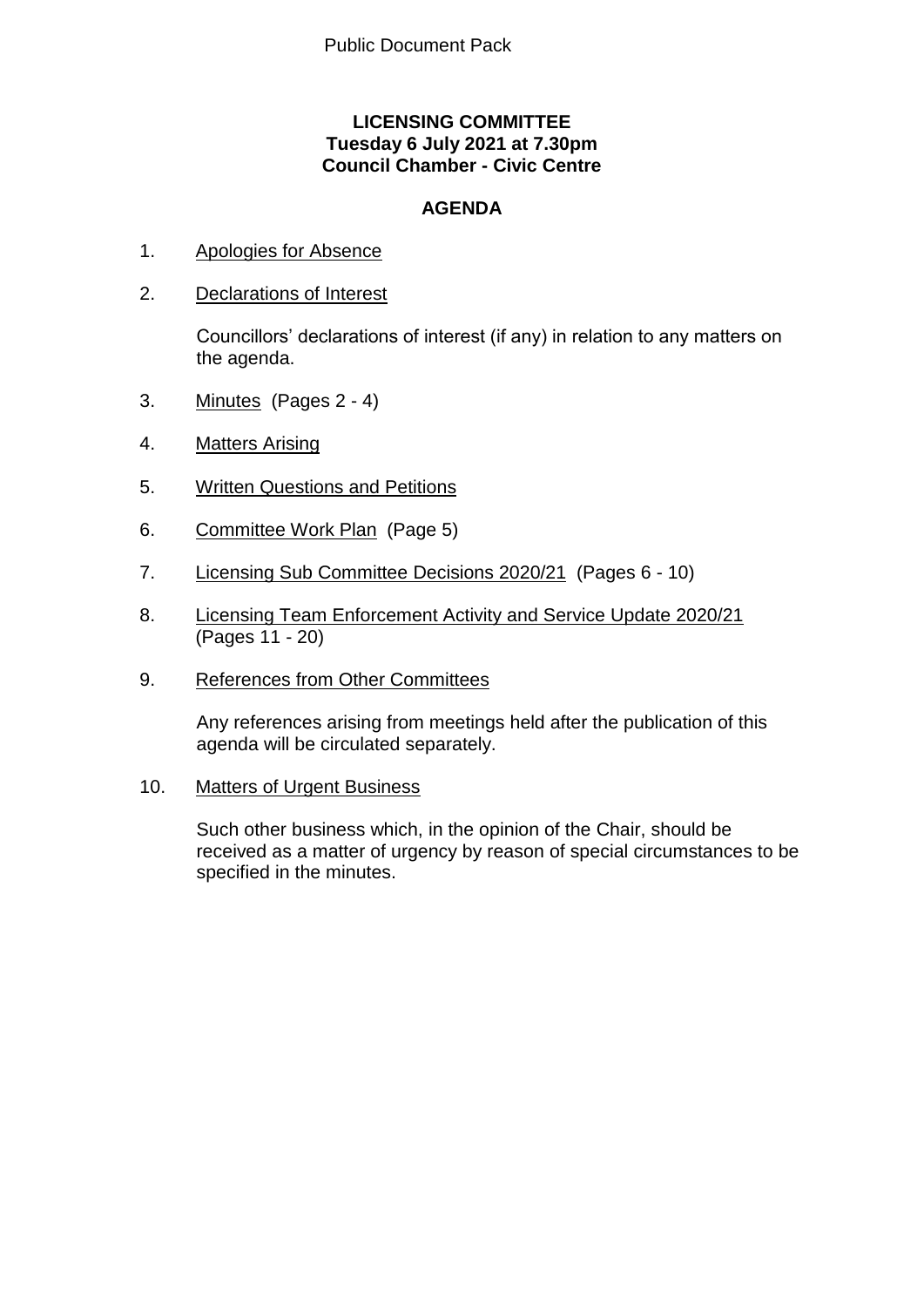# **MINUTES OF THE LICENSING COMMITTEE HELD ON**

9 March 2021 7.30 - 8.09 pm

# **PRESENT**

# **Committee Members**

Councillor Shannon Jezzard (Chair) Councillor Nancy Watson Councillor Nick Churchill Councillor Tony Edwards Councillor Michael Garnett Councillor Maggie Hulcoop Councillor Andrew Johnson

# **Officers**

Hannah Criddle, Governance Support Officer Rachel Crouch, Senior Licensing Officer - Temporary Michael Pitt, Environment and Licensing Manager Adam Rees, Governance Support Officer Dimple Roopchand, Principal Solicitor Denise Westwood, Assistant FCilex

# 40. **APOLOGIES FOR ABSENCE**

Apologies for absence were received from Councillor Lanie Shears.

# 41. **DECLARATIONS OF INTEREST**

None.

# 42. **MINUTES**

**RESOLVED** that the minutes of the previous meeting held on 19 January 2021 are agreed as a correct record and signed by the Chair.

# 43. **MATTERS ARISING**

Councillor Nick Churchill noted that the meeting would be the last that Dimple Roopchand, Principal Solicitor, would attend with the Council. Councillor Churchill thanked her for all of her years of support to the Licensing Committee.

# 44. **WRITTEN QUESTIONS AND PETITIONS**

None.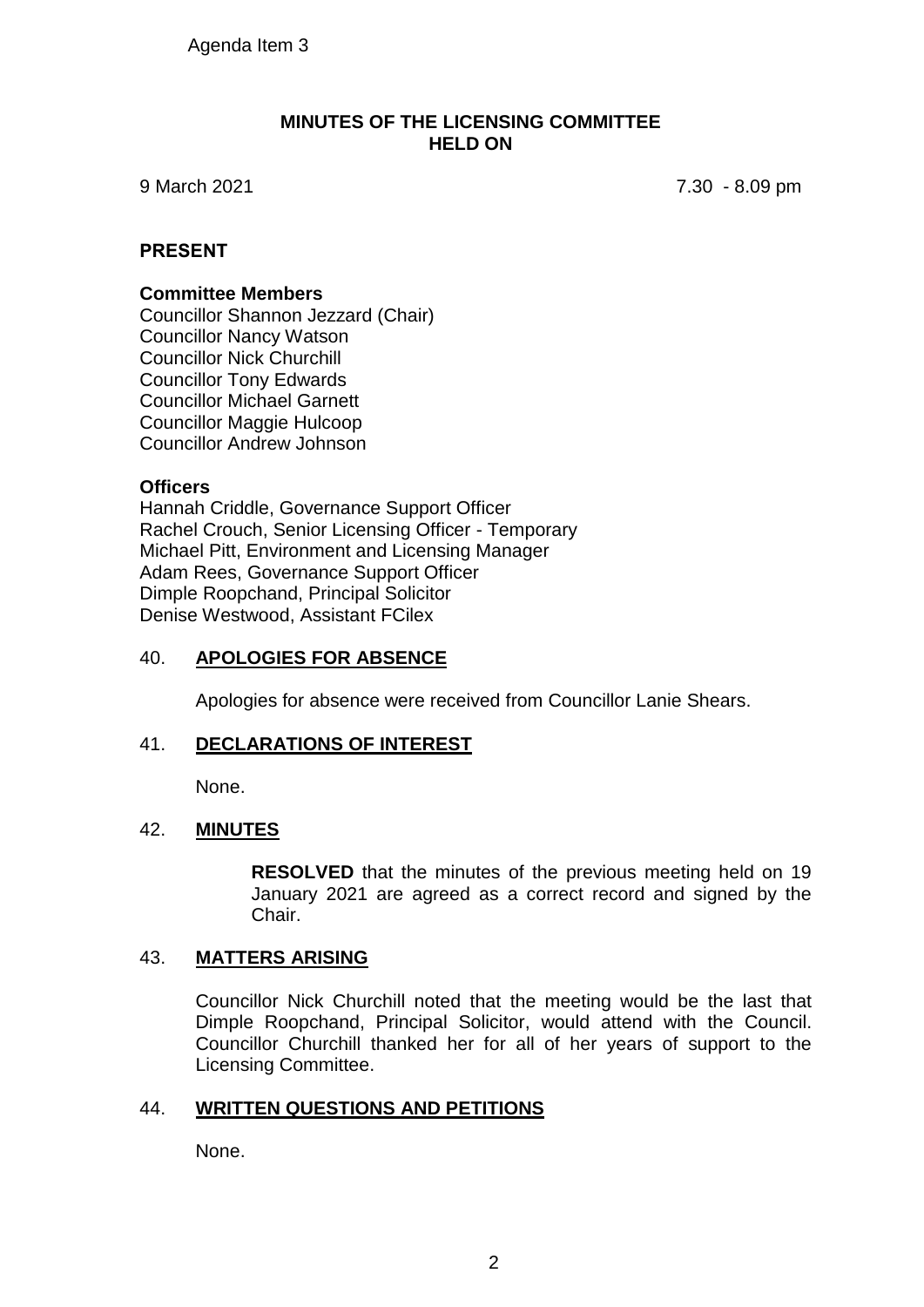# 45. **COMMITTEE WORK PLAN**

**RESOLVED** that the Work Plan was noted.

# 46. **ADOPTION OF STREET TRADING POLICY**

The Committee received a report on the proposed Street Trading Policy for 2021 to 2026.

# **RESOLVED** that:

- **A** The Committee approved, with any necessary amendments, the proposed Street Trading Policy 2021 – 2026, as set out in Appendix 5 to the report, and instructed the Environment and Licensing Manager to commence a 12 week public consultation.
- **B** Subject to A, authority to approve the details of consultation, including when consultation starts, was delegated to the Environment and Licensing Manager, in consultation with the Chair of the Licensing Committee.
- **C** Subject to A and B above, the response from the consultation process would be brought back to committee within the 21/22 Work Plan and a final Policy to be agreed.

# 47. **VERBAL UPDATE ON COVID-19 RELATED LICENSING BREACHES**

Michael Pitt, Environment and Planning Manager, provided the Committee with a verbal update on Covid-19 related licensing breaches. Michael Pitt advised that since the third lockdown, compliance issues had been relatively quiet. However, he noted that the number of queries received were starting to increase in response to Government plans to ease the lockdown. Michael Pitt confirmed that officers were still regularly patrolling different premises.

Michael Pitt noted that following the Licensing Sub Committee for The Chequers, the Council had been approached by a new proposed licensee and had received confirmation that the temporary marquee structure had been removed. With regard to the White Horse, an appeal had been made to the Magistrates Court regarding the Licensing Sub Committee decision to revoke of the license. The matter was due to be heard in July 2021. Michael Pitt also advised that the Pink Cottage business operator had recently changed and was now in the process of renovating the premises.

Rachel Crouch, Senior Licensing Officer, suggested that there may be an increase in temporary events once the lockdown restrictions had eased.

# 48. **REFERENCES FROM OTHER COMMITTEES**

None.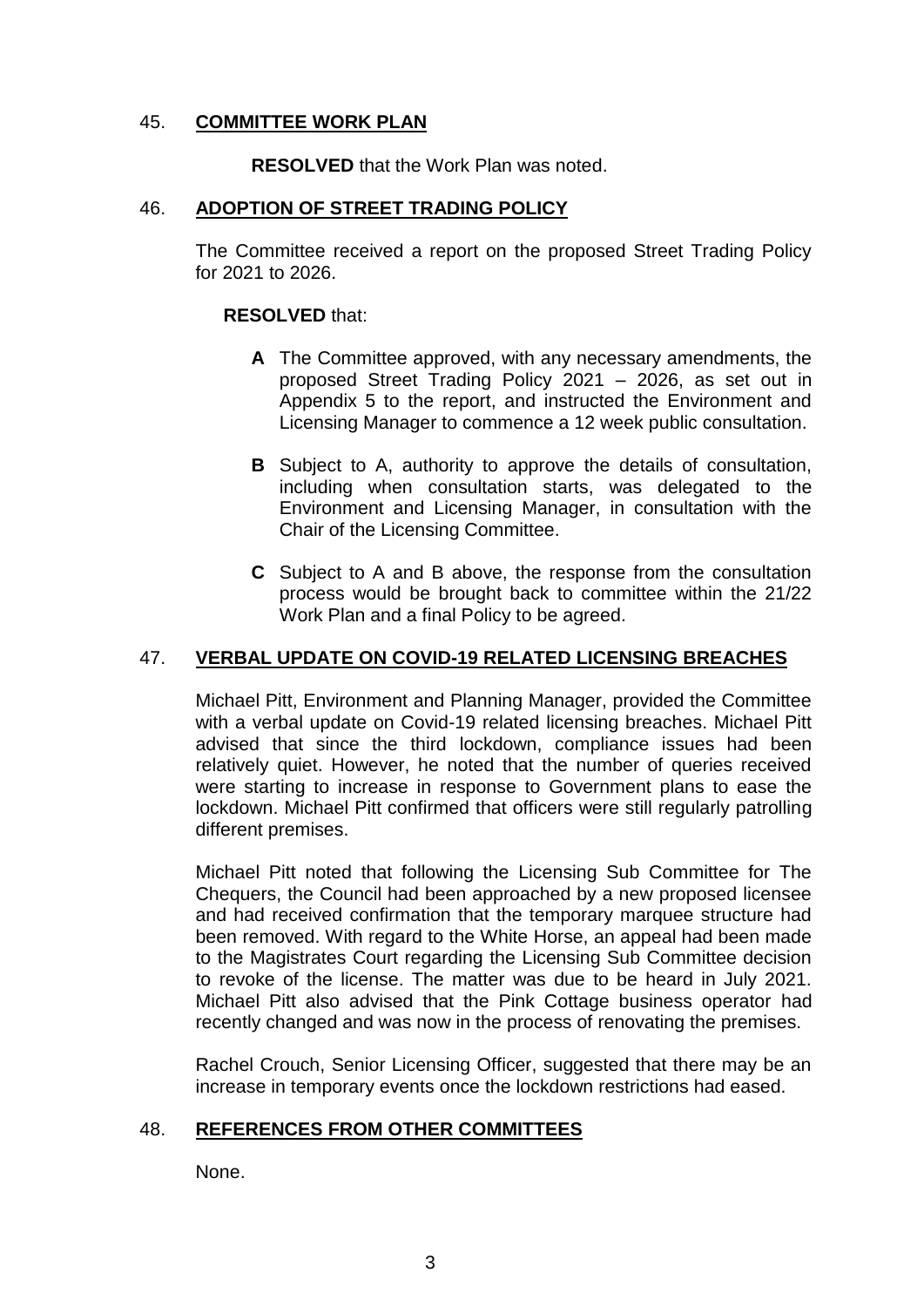# 49. **MATTERS OF URGENT BUSINESS**

None.

CHAIR OF THE COMMITTEE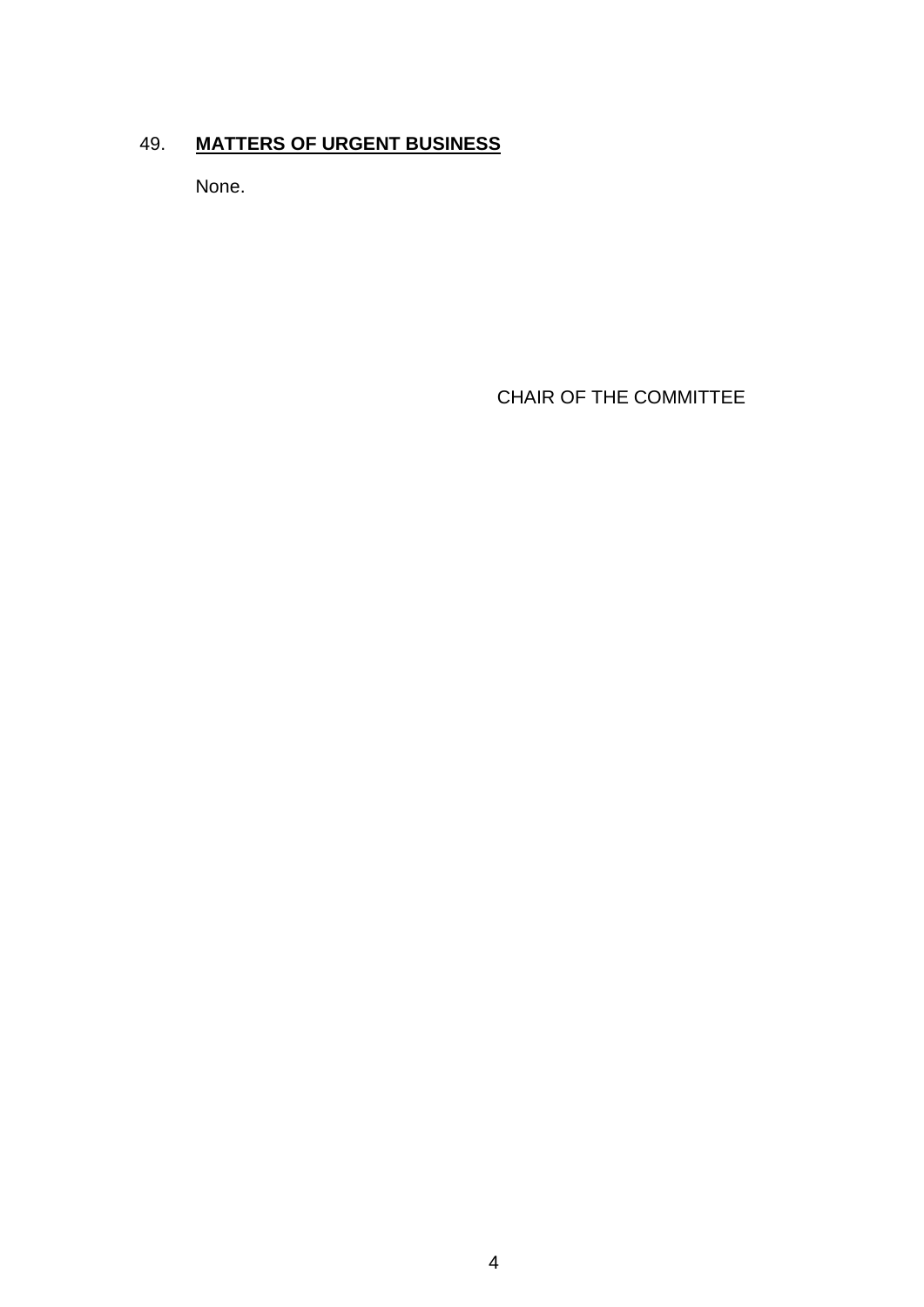

# **Licensing Committee Work Plan 2021/22**

Working together for Harlow

| <b>Tuesday</b><br><b>6 July 2021</b>                                                                 | <b>Tuesday</b><br>7 September 2021                                                                                      | <b>Tuesday</b><br>16 November 2021                                                                            | <b>Tuesday</b><br><b>18 January 2022</b>                                          | <b>Tuesday</b><br><b>8 March 2022</b>                                                             |
|------------------------------------------------------------------------------------------------------|-------------------------------------------------------------------------------------------------------------------------|---------------------------------------------------------------------------------------------------------------|-----------------------------------------------------------------------------------|---------------------------------------------------------------------------------------------------|
| <b>Licensing Sub Committee</b><br>Decisions 2020/21                                                  | <b>DFT Standards:</b><br>Introduction of Language<br><b>Proficiency Testing for</b><br>taxi and private hire<br>drivers | <b>Harlow Council Food</b><br><b>Safety Enforcement Plan</b><br>2021/2022                                     | <b>DFT Standards; Policy</b><br>required on stretched<br><b>limousines</b>        | <b>DFT Standards; over-</b><br>arching taxi and private<br>hire policy; recommend<br>consultation |
| <b>Licensing Team</b><br><b>Enforcement Activity &amp;</b><br>ψ <sub>Service</sub> update<br>2020/21 | <b>DFT Standards; New</b><br>requirements for private<br>hire vehicle proprietors /<br>operators and staff              | Update report following<br><b>Street Trading Policy</b><br>Consultation (consultation<br>ends 24 August 2021) | <b>DFT Standards; Review</b><br>of taxi / private hire driver<br>licence duration |                                                                                                   |
|                                                                                                      | Fees and Charges<br>Review (as required)                                                                                | <b>Review Gambling</b><br><b>Licensing Policy</b><br><b>Statement</b>                                         |                                                                                   |                                                                                                   |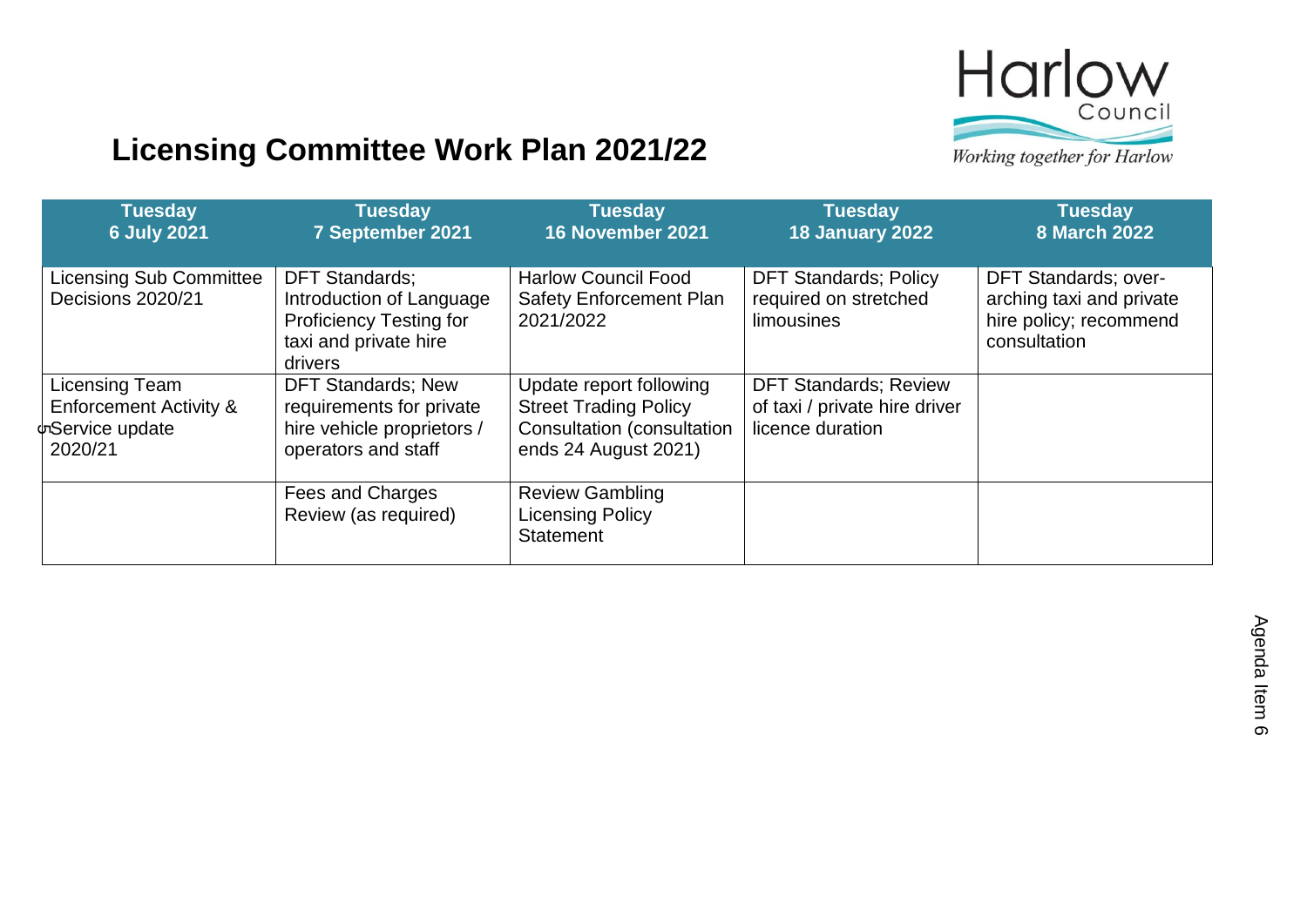Agenda Item 7

| <b>REPORT TO:</b> | <b>LICENSING COMMITTEE</b> |
|-------------------|----------------------------|
|                   |                            |

**DATE: 6 JULY 2021**

**TITLE: LICENSING SUB COMMITTEE DECISIONS**

**LEAD OFFICERS: MICHAEL PITT ENVIRONMENT AND LICENSING MANAGER [\(env.health@harlow.gov.uk\)](mailto:env.health@harlow.gov.uk)**

> **CHRIS BENNETT PRINCIPAL ENVIRONMENTAL HEALTH OFFICER [\(licensing@harlow.gov.uk\)](mailto:licensing@harlow.gov.uk)**

#### **CONTRIBUTING OFFICERS: RACHEL CROUCH, SENIOR LICENSING OFFICER [\(licensing@harlow.gov.uk\)](mailto:licensing@harlow.gov.uk)**

**ADAM SHERWOOD, SENIOR LICENSING OFFICER [\(licensing@harlow.gov.uk\)](mailto:licensing@harlow.gov.uk)**

# **RECOMMENDED that:**

**A** The Licensing Committee note the content of the report.

# **BACKGROUND**

- 1. The Licensing Act 2003 requires local authorities to form a Licensing Committee to oversee the Licensing Act remit.
- 2. The Council's Constitution delegates other Licensing functions to its Licensing Committee. These include; licensing regimes for Hackney Carriages and Private Hire vehicles, tables and chairs on Council land in the Town Centre, street trading, scrap metal dealing, sex establishments, gambling premises, and charity and house-to-house collections.
- 3. Where individual regulatory decisions that are not delegated to officers are required, subject to the Constitution a Licensing or Regulatory Sub Committee as appropriate, made up of three members of the Licensing Committee, is constituted to make them.
- 4. It is therefore possible that the Sub Committee, from time to time, will hear cases relating to any of the matters mentioned above.
- 5. It is customary for members of the wider Licensing Committee to be kept informed of Sub Committees held and decisions made. The last report of this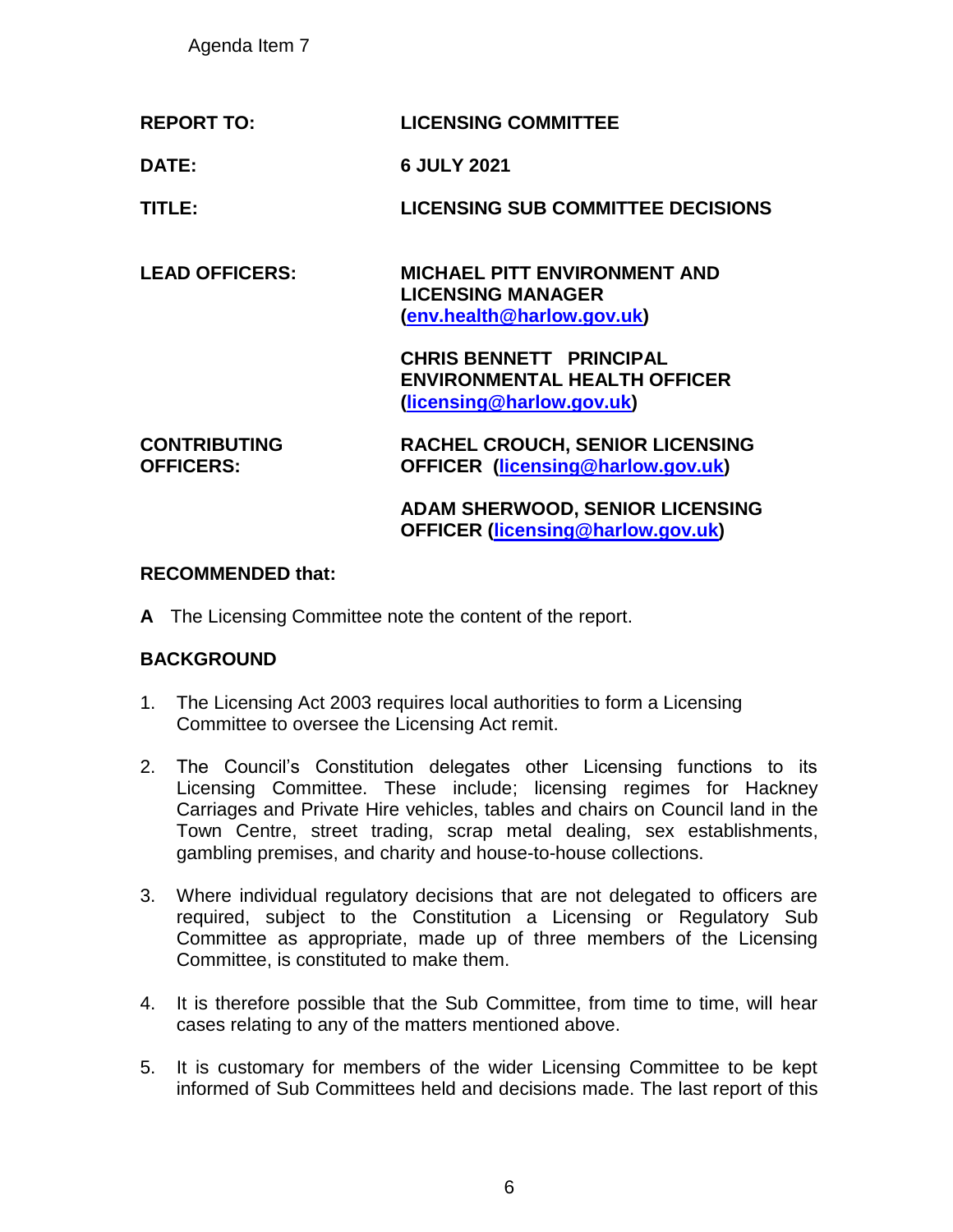kind was presented to the Committee in July 2020.

6. The information, as set out in Appendix A to the report, covers the period between 1 April 2020 and 31 March 2021.

# **IMPLICATIONS**

**Environment and Planning (Includes Sustainability)** None specific. **Author: Andrew Bramidge, Head of Environment and Planning**

**Finance (Includes ICT, and Property and Facilities)** None specific. **Author: Simon Freeman, Head of Finance and Deputy to the Chief Executive**

**Housing** None specific. **Author: Andrew Murray, Head of Housing**

**Community Wellbeing (Includes Equalities and Social Inclusion)** None specific. **Author: Jane Greer, Head of Community Wellbeing**

**Governance (Includes HR)** None specific. **Author: Simon Hill, Head of Governance**

#### **Appendices**

Appendix A – Licensing Sub Committee Decisions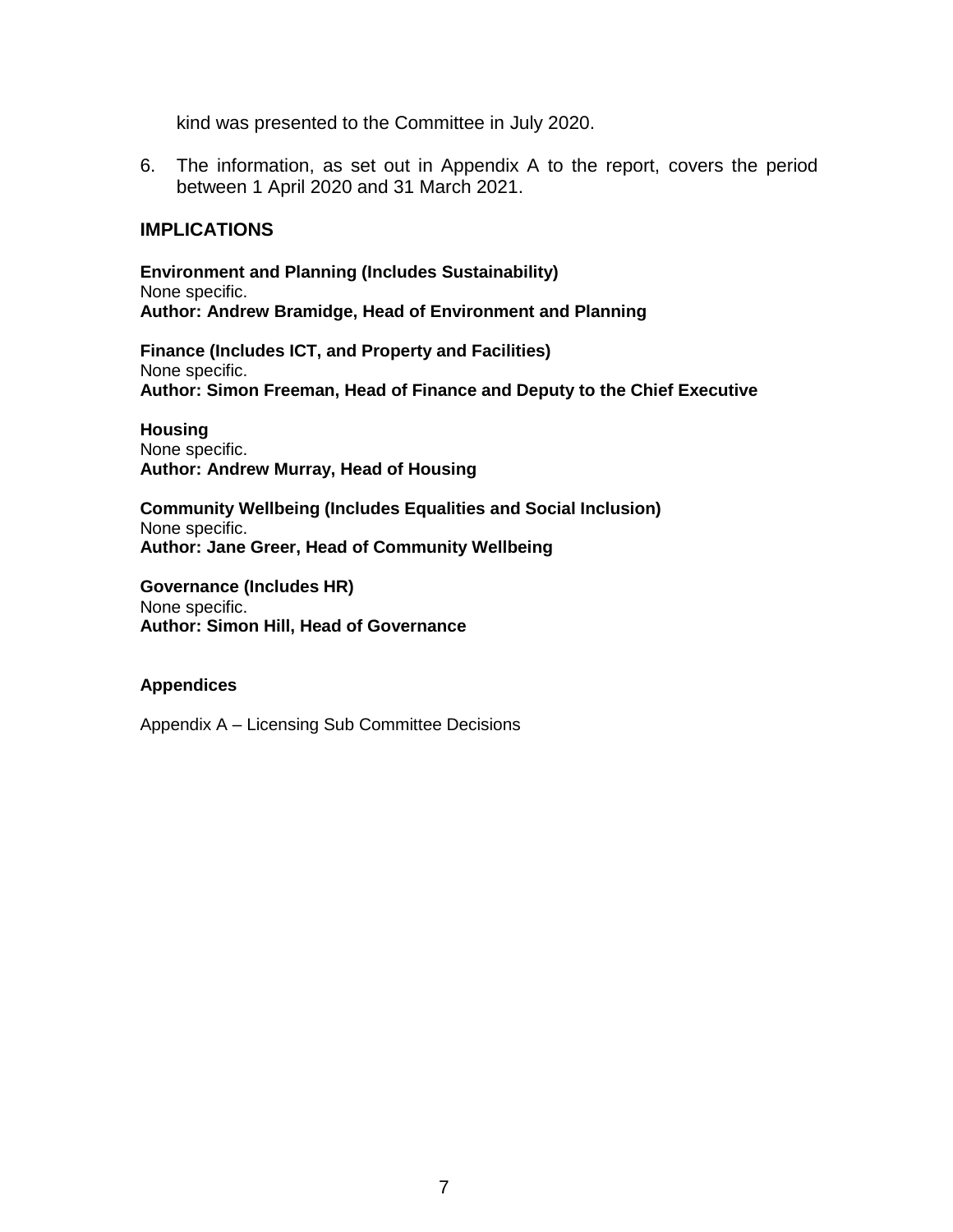| <b>Licensing Sub-</b><br><b>Committee</b><br><b>Hearings 1</b><br>April 2020 - 31<br><b>March 2021</b><br><b>Date</b> | <b>Committee name &amp;</b><br><b>Members</b>                                                                     | <b>Hearing Type</b>                                                                                                                                          | <b>Further Information</b>                                                                                                                                                                                                                                                         | <b>Reason for</b><br>referral                            | <b>Decision</b>                                                                                                                                                                                                        | <b>Appeal to</b><br><b>Magistrates'</b><br><b>Court</b><br><b>Submitted?</b> |
|-----------------------------------------------------------------------------------------------------------------------|-------------------------------------------------------------------------------------------------------------------|--------------------------------------------------------------------------------------------------------------------------------------------------------------|------------------------------------------------------------------------------------------------------------------------------------------------------------------------------------------------------------------------------------------------------------------------------------|----------------------------------------------------------|------------------------------------------------------------------------------------------------------------------------------------------------------------------------------------------------------------------------|------------------------------------------------------------------------------|
| 16 June 2020 -<br>7.30pm                                                                                              | Regulatory sub committee<br><b>Cllr Shannon Jezzard</b><br><b>Cllr Andrew Johnson</b><br><b>Cllr Nancy Watson</b> | <b>LGMPA 1976</b><br><b>Licensed Private</b><br><b>Hire Driver</b>                                                                                           | Closed session                                                                                                                                                                                                                                                                     | Fit & Proper<br><b>Person Status</b>                     | Application<br>refused                                                                                                                                                                                                 | No appeal                                                                    |
| 28 July 2020-<br>7:30pm                                                                                               | Regulatory sub committee<br><b>Cllr Mike Garnett</b><br>Cllr Maggie Hulcoop<br><b>Cllr Lanie Shears</b>           | <b>Licensed Private</b><br><b>Hire Driver</b>                                                                                                                | Closed session                                                                                                                                                                                                                                                                     | Fit & Proper<br><b>Person Status</b>                     | Application<br>refused                                                                                                                                                                                                 | No appeal                                                                    |
| 13 October<br>2020-<br>7:30pm                                                                                         | Licensing sub committee<br><b>Cllr Nick Churchill</b><br><b>Cllr Andrew Johnson</b><br><b>Cllr Lanie Shears</b>   | LA 2003:<br>Premises<br>Licence<br>Summary<br><b>Review Interim</b><br><b>Steps Hearing</b><br>(within 48hrs)<br>Notice of<br>Application) -<br>public house | Closed session<br>Hearing in respect of<br>an application for<br><b>Summary Review</b><br>received from Essex<br>Police following a<br>serious crime<br>investigation with<br>subsequent arrests.<br><b>Harlow Councils</b><br>second ever<br>application for<br>Summary Review in | Licensing<br><b>Objective: Serious</b><br>Crime/Disorder | Imposed interim<br>steps to remove<br>the Designated<br><b>Premises</b><br>Supervisor and<br>suspend the<br>licence with<br>immediate effect<br>until the full<br>review hearing<br>(within 28 days of<br>application) | No appeal                                                                    |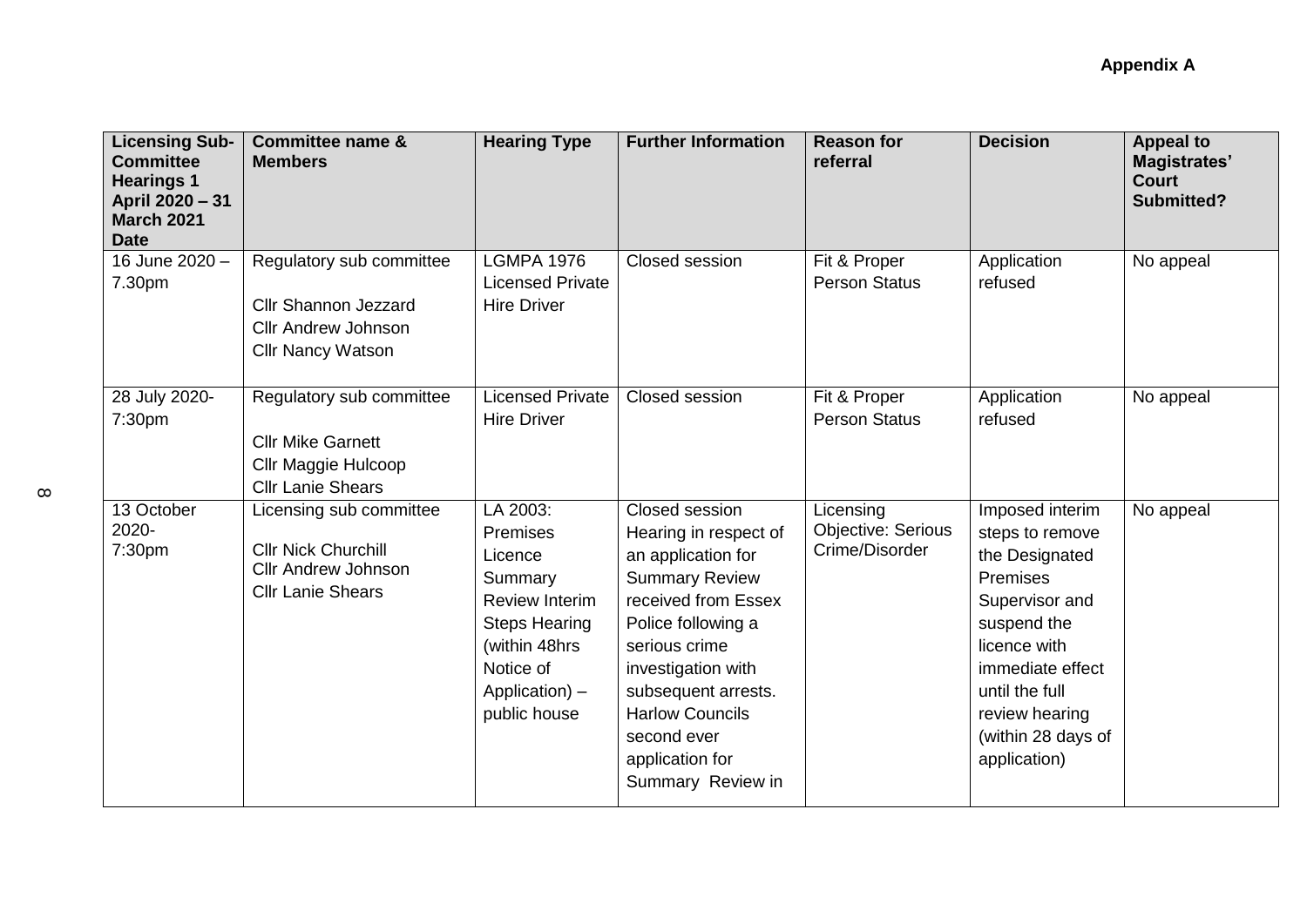|                           |                                                                                                                  |                                                                         | respect of the LA<br>2003 Act, therefore<br>this required a lot of<br>careful planning with<br>challenging<br>timescales.                            |                                                                    |                                                                                                                                                                                      |                                                                                                                                                                                                                                                                                                                                  |
|---------------------------|------------------------------------------------------------------------------------------------------------------|-------------------------------------------------------------------------|------------------------------------------------------------------------------------------------------------------------------------------------------|--------------------------------------------------------------------|--------------------------------------------------------------------------------------------------------------------------------------------------------------------------------------|----------------------------------------------------------------------------------------------------------------------------------------------------------------------------------------------------------------------------------------------------------------------------------------------------------------------------------|
| 4 November<br>2020-5:30pm | Licensing sub committee<br><b>Cllr Shannon Jezzard</b><br><b>Cllr Andrew Johnson</b><br><b>Cllr Tony Edwards</b> | LA 2003:<br><b>Premises</b><br>Licence Full<br>Summary<br>Review        | Closed session<br><b>Full Summary Review</b><br>hearing to consider<br>application following<br>the public 28 day<br>consultation.                   | Licensing<br><b>Objective: Serious</b><br>Crime/Disorder           | Revocation of the<br>licence                                                                                                                                                         | Appeal lodged.<br><b>Initial Magistrates</b><br>Court case<br>management<br>hearing held on<br>the 26 January<br>2021. Hearing<br>date agreed as<br>the 7 July 2021.<br>The appealant<br>subsequently<br>requested an<br>adjournment; no<br>further hearing<br>date agreed but it<br>will not be before<br>mid November<br>2021. |
| 2 December<br>2020-5:30pm | Licensing sub committee<br><b>Cllr Shannon Jezzard</b><br><b>Cllr Nancy Watson</b><br>Cllr Maggie Hulcoop        | LA 2003:<br><b>Premises</b><br>Licence Full<br>Summary<br><b>Review</b> | Public meeting<br>Full premises licence<br>review hearing of the<br><b>Chequers Public</b><br>House, 2 Market<br>Street, Old Harlow,<br><b>Essex</b> | Licensing<br>Objective:<br>Prevention of<br><b>Public Nuisance</b> | Premises closing<br>times revised so<br>that pub will close<br>earlier each day.<br>A total of 28 new<br>licence conditions<br>added to Annex 3<br>of the licence.<br>New conditions | No appeal                                                                                                                                                                                                                                                                                                                        |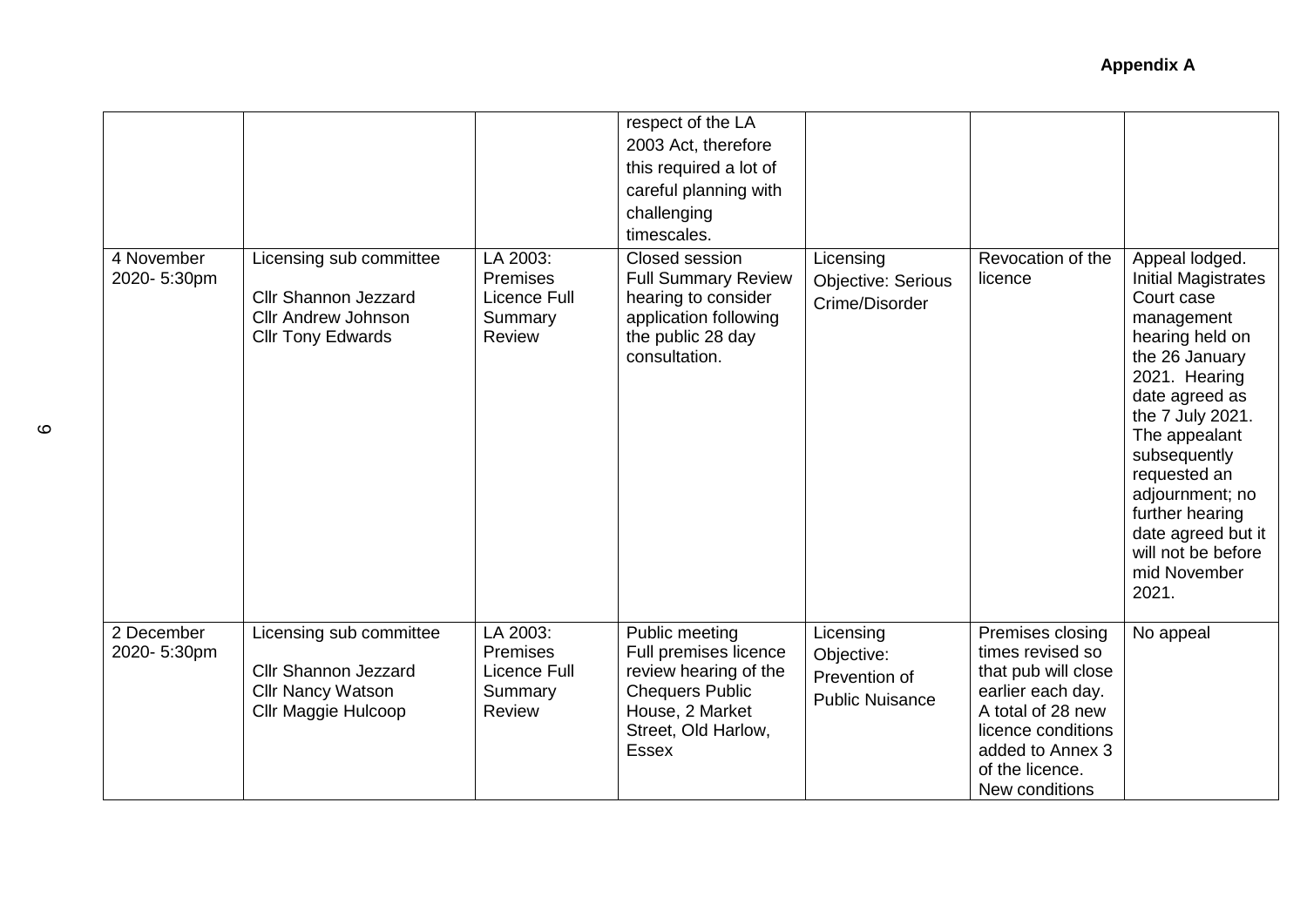|  |  | are in respect of |  |
|--|--|-------------------|--|
|  |  | all four of the   |  |
|  |  | Licensing         |  |
|  |  | objectives.       |  |

# **Legislation abbreviations:**

LA 2003; Licensing Act 2003: Includes Alcohol, Regulated Entertainment and Late Night Refreshment Licensing LGMPA 1982 Sch 4; Local Government (Miscellaneous Provisions) Act 1982 Schedule 4 Street Trading LGMPA 1976; Local Government (Miscellaneous Provisions) Act 1976: Private Hire Licensing TPCA 1847; Town Police Clauses Act 1847: Hackney Carriage Licensing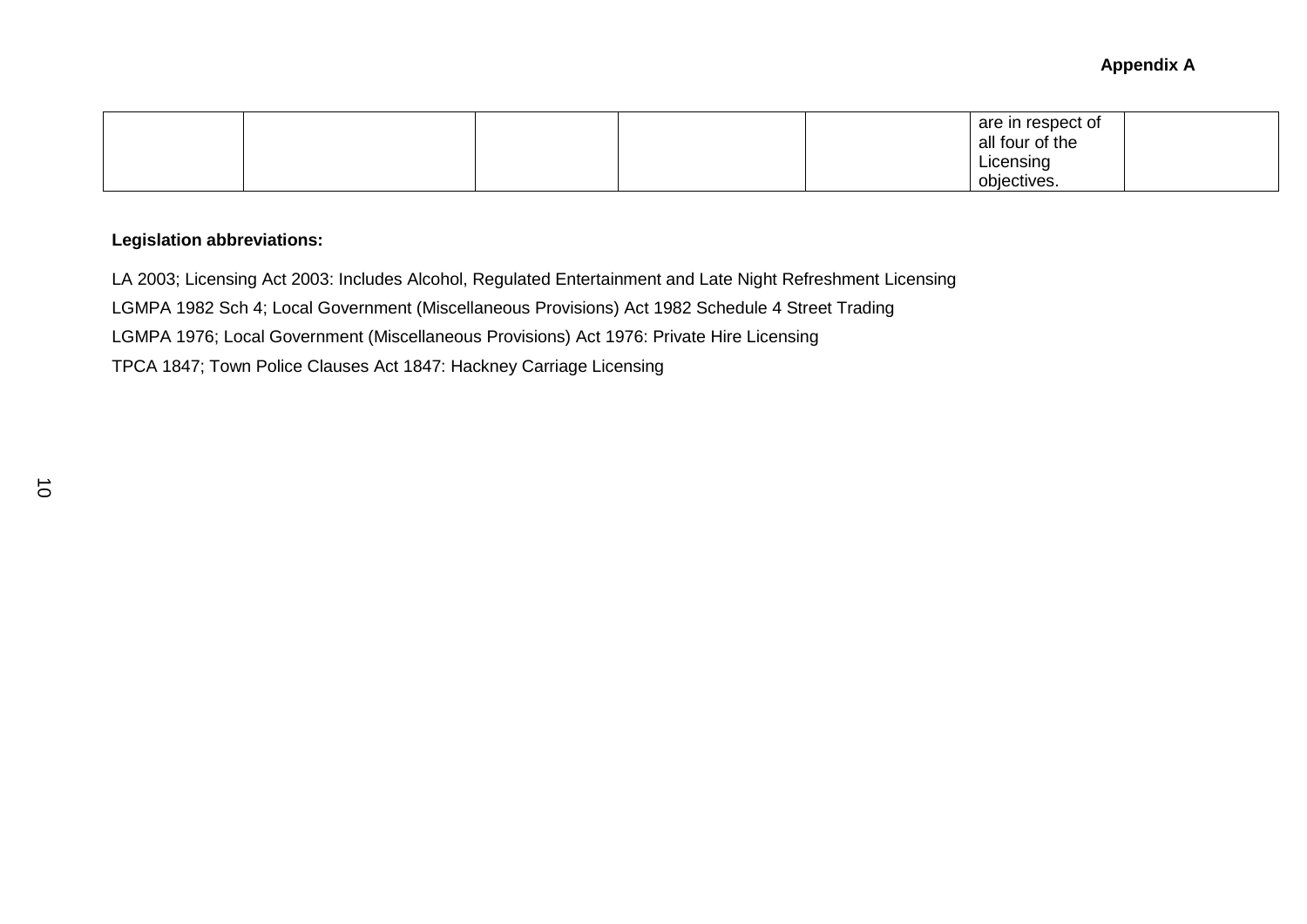|    |                                                             | Agenda Item 8                                                                                                                                                                                                                                                                                                                                                                                                                                                                                                                                                                                           |
|----|-------------------------------------------------------------|---------------------------------------------------------------------------------------------------------------------------------------------------------------------------------------------------------------------------------------------------------------------------------------------------------------------------------------------------------------------------------------------------------------------------------------------------------------------------------------------------------------------------------------------------------------------------------------------------------|
|    | <b>REPORT TO:</b>                                           | <b>LICENSING COMMITTEE</b>                                                                                                                                                                                                                                                                                                                                                                                                                                                                                                                                                                              |
|    | DATE:                                                       | 6 JULY 2021                                                                                                                                                                                                                                                                                                                                                                                                                                                                                                                                                                                             |
|    | TITLE:                                                      | <b>LICENSING TEAM ENFORCEMENT ACTIVITY &amp;</b><br><b>SERVICE DELIVERY UPDATE</b>                                                                                                                                                                                                                                                                                                                                                                                                                                                                                                                      |
|    | <b>LEAD OFFICER:</b>                                        | MICHAEL PITT, ENVIRONMENT AND LICENSING<br>MANAGER (env.health@harlow.gov.uk)                                                                                                                                                                                                                                                                                                                                                                                                                                                                                                                           |
|    |                                                             | CHRIS BENNETT, PRINCIPAL ENVIRONMENTAL<br><b>HEALTH OFFICER (licensing@harlow.gov.uk)</b>                                                                                                                                                                                                                                                                                                                                                                                                                                                                                                               |
|    | <b>CONTRIBUTING OFFICERS:</b>                               | <b>RACHEL CROUCH, SENIOR LICENSING OFFICER</b><br>(licensing@harlow.gov.uk)                                                                                                                                                                                                                                                                                                                                                                                                                                                                                                                             |
|    |                                                             | ADAM SHERWOOD, SENIOR LICENSING OFFICER<br>(licensing@harlow.gov.uk)                                                                                                                                                                                                                                                                                                                                                                                                                                                                                                                                    |
|    | <b>RECOMMENDED that the Licensing Committee:</b>            |                                                                                                                                                                                                                                                                                                                                                                                                                                                                                                                                                                                                         |
| A  | Licensing Team.                                             | Notes the enforcement activity from 1 April 2020 to 31 March 2021 carried out by the                                                                                                                                                                                                                                                                                                                                                                                                                                                                                                                    |
| В  | information outlining the impact of the pandemic.           | Notes the service delivery update for 2020/21, which has been included to provide                                                                                                                                                                                                                                                                                                                                                                                                                                                                                                                       |
|    | <b>BACKGROUND</b>                                           |                                                                                                                                                                                                                                                                                                                                                                                                                                                                                                                                                                                                         |
| 1. | year.                                                       | It is important that the Licensing Team ensure that licence holders comply with licenc<br>conditions and take enforcement action in line with its enforcement policy, when non-<br>compliance is noted. In order to support this, in addition to the routine work of the tea<br>a number of specific compliance and enforcement activities take place throughout the                                                                                                                                                                                                                                    |
| 2. | Licensing Team.                                             | This report sets out the activity undertaken for Hackney Carriage and Private F<br>licences, Licensing Act 2003 premises and other activity within the remit of                                                                                                                                                                                                                                                                                                                                                                                                                                         |
|    | <b>ENFORCEMENT ACTIVITIES</b>                               |                                                                                                                                                                                                                                                                                                                                                                                                                                                                                                                                                                                                         |
|    | <b>Hackney Carriage and Private Hire Vehicle Compliance</b> |                                                                                                                                                                                                                                                                                                                                                                                                                                                                                                                                                                                                         |
|    |                                                             | Annual report - Hackney Carriage and Private Hire Vehicle Compliance                                                                                                                                                                                                                                                                                                                                                                                                                                                                                                                                    |
| 3. | licensing service was delivered during this pandemic.       | This is undertaken by either asking drivers to attend unannounced vehicle inspection<br>at the Council's appointed testing station, or by carrying out roadside vehicle ched<br>This enforcement has not taken place during 2020/21 largely due to governm<br>restrictions and minimising social interactions. It is expected that the enforcem<br>programme for 2021-2022 will be formalised in line with Step 4 of the governm<br>roadmap out of lockdown. Therefore, the annual statistics provision from the<br>enforcement shifts has been replaced with a breakdown of how the taxi and private I |
|    |                                                             |                                                                                                                                                                                                                                                                                                                                                                                                                                                                                                                                                                                                         |
|    |                                                             | 11                                                                                                                                                                                                                                                                                                                                                                                                                                                                                                                                                                                                      |

- **A** Notes the enforcement activity from 1 April 2020 to 31 March 2021 carried out by the Licensing Team.
- **B** Notes the service delivery update for 2020/21, which has been included to provide information outlining the impact of the pandemic.

# **BACKGROUND**

- 1. It is important that the Licensing Team ensure that licence holders comply with licence conditions and take enforcement action in line with its enforcement policy, when noncompliance is noted. In order to support this, in addition to the routine work of the team, a number of specific compliance and enforcement activities take place throughout the year.
- 2. This report sets out the activity undertaken for Hackney Carriage and Private Hire licences, Licensing Act 2003 premises and other activity within the remit of the Licensing Team.

### **ENFORCEMENT ACTIVITIES**

### **Hackney Carriage and Private Hire Vehicle Compliance**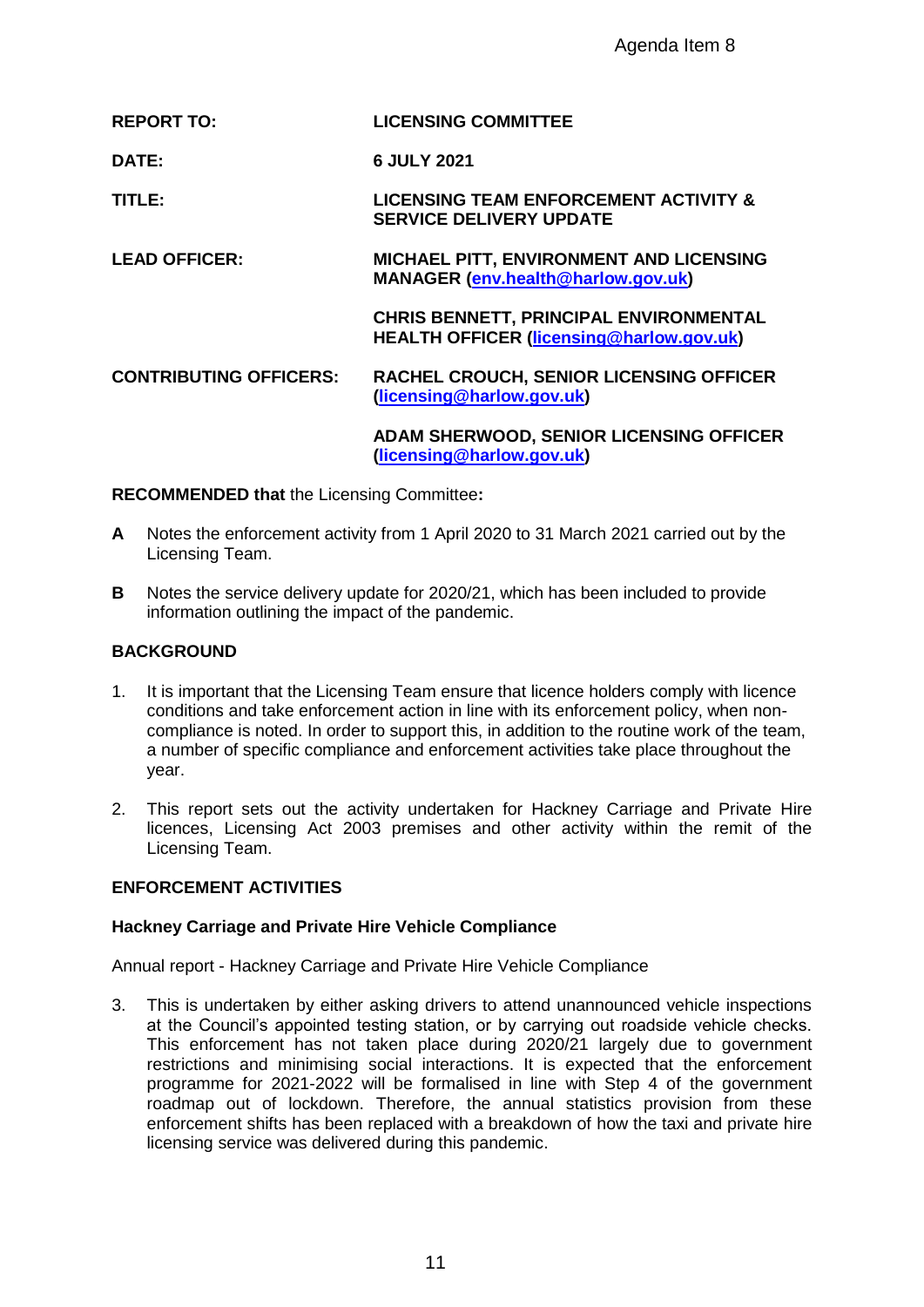#### Other Vehicle Matters and Enforcement

- 4. The Council's nominated garage was closed between 3 April 2020 and 1 June 2020. Therefore, from 3 April 2020 to 30 June 2020 the Licensing Team arranged for a vehicle licence to be granted if the vehicle was tested at any VOSA approved garage and able to produce a valid MOT. Any compliance test due whether for the issue of a licence or as a mid-term compliance test was exempt during this short period. The decision to require as normal 12 monthly MOT, though the government gave six month MOT extension for privately used vehicles at that time was made in the interests of safety of the travelling public. Some 16 vehicles took this option to provide an MOT from another garage.
- 5. Throughout the pandemic, the Licensing Team have continued to carry out enforcement of matters such as signage requirements in responding to any reports received or issues noted by members of staff.

Driver, Vehicle and Operator Renewals

- 6. Historically, driver, vehicle and operator licence applicants have attended face to face appointments for the issue of any licence.
- 7. To accommodate the requirement to work from home where practicable, and minimise contact while keeping drivers, vehicles and operators licensed, the Licensing Team have switched as far as is practicable to accepting applications electronically. Service provision has been maintained, ensuring all in-time applications are processed within the renewal timescales.
- 8. A postal service has been put in place for the distribution of the driver badges, vehicle licence plates, window badges, and door stickers. Where necessary a notice of 14 day exemption from displaying and in-date licence/badge/plate has been issued to allow time for the new badges/plate to arrive.
- 9. Hard copy licences historically received by the applicant through the post around one week after the grant of a licence have been replaced by immediate electronic documents issued on determination. Receiving the licence almost instantly can have benefits for the applicant, making it far easier for licence holders to send their licence to other organisations such as their licensed operator or insurance company, who may require to see it.

### Driver Standards

- 10. Emphasis on driver licencing standards has been maintained throughout the pandemic. The requirement to provide a DBS check has not been affected, with officers continuing to assist drivers making DBS applications, albeit remotely. While applications are currently taking longer than pre-pandemic timescales, applicants continue to receive a high level of guidance and service throughout the process. During the last year, signing up to the DBS Update Service with their Enhanced DBS with Barring List Checks has proved to be more beneficial than ever applicants.
- 11. To ensure oversight of driver medical fitness, a Group 2 Medical Certificate has continued to be required throughout. While many medical certificate providers were closed to business to assist the NHS with the pandemic, Harlow Occupational Health Service continued to offer a limited service to licensed drivers, providing a socially distanced medical appointment with appropriate PPE for all persons in attendance. For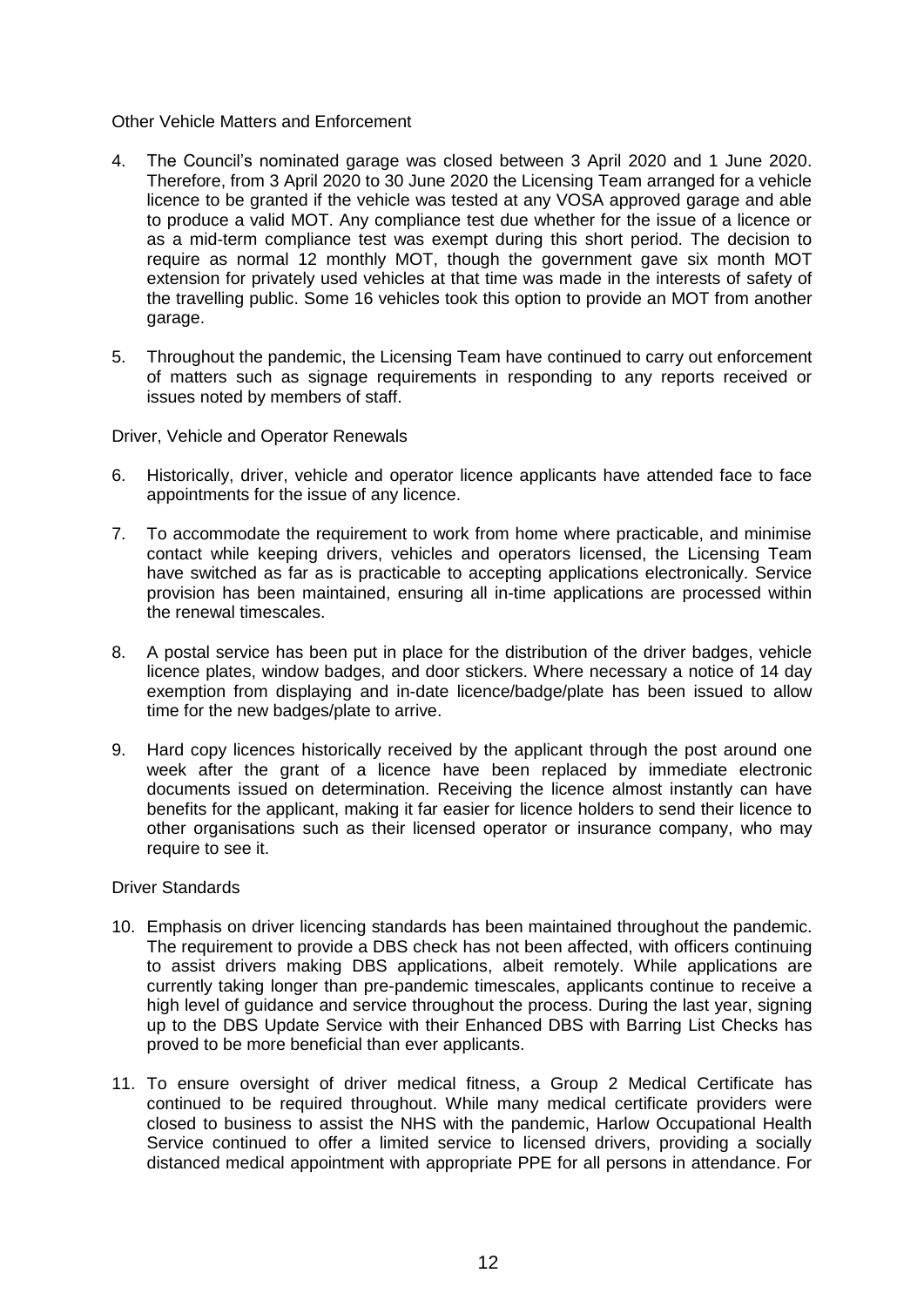any driver not wishing to attend face to face; a temporary one-year medical assessment was also offered over the phone where appropriate.

#### Option to Pause a Licence

- 12. Flexibility has been offered to those licence holders not wishing to work during the pandemic or having to shield or isolate to keep themselves or others safe. The Council offered the option to 'pause' a driver, vehicle, or operator licence at the point of renewal rather than requiring licensees to renew a licence that would not be used, or fall out of the licensing system with the potential additional cost of re-joining later as a "new" applicant. Those taking this option have made a declaration that they will renew at a later date or within 28 days at the Licensing Team's request. "Paused" licences are kept under review and drivers may be asked to renew or leave the system once remaining social restrictions can be lifted.
- 13. The benefits to the applicant can include:
	- a) A paused driver licence may renew for the renewal fee of £124, not £240 for a new applicant.
	- b) A paused driver licence removes the additional requirements on a new applicant to sit a knowledge test, or pass a driving test.
	- c) A paused vehicle licence can help to make other financial savings such as temporarily removing the requirement for private or public hire insurance, as well as no extra council vehicle compliance tests and maintenance during the licence period.
	- d) A paused hackney carriage vehicle licence allows for a Euro 4 vehicle to be licensed on renewal when a "new" licence application would trigger the requirement for a Euro 6 compliant vehicle.

#### Grant Payments

14. The Licensing Team have liaised with the trades and assisted the Revenues and Benefits Team with the necessary information so that all taxi and private hire drivers could apply for the Additional Restrictions Grant (ARG) from Harlow Council. From 19 March 2021, all licensed drivers were emailed or written to, along with further telephone calls to explain the available funding. Drivers received £1,000 per driver licence held. From 6 May 2021, a further payment of £1,000 per driver licence was made available from the ARG fund for licensed drivers. Drivers who remained on pause and wished to take advantage of the further grant payment were given the option of re-licencing to qualify. Currently 95 per cent of the trade have received the grant funding. This figure will rise slightly as some drivers return from their paused licence. The remaining few have made a decision not to claim for individual reasons.

### Face Coverings

15. On 7 May 2021, the two main private hire operators in Harlow and the Hackney carriage trade received an order placed by the Licensing Team for face coverings. These face coverings were made available to local authorities by the Department for Transport (DfT) free of charge on a first come first served basis to be made available to passengers of taxi and private hire vehicles when they want to travel in a licensed vehicle but not brought a face covering for the journey. A total of 104,000 face coverings were ordered to distribute amongst both trades to assist the public of Harlow to travel safely in a taxi or private hire vehicle.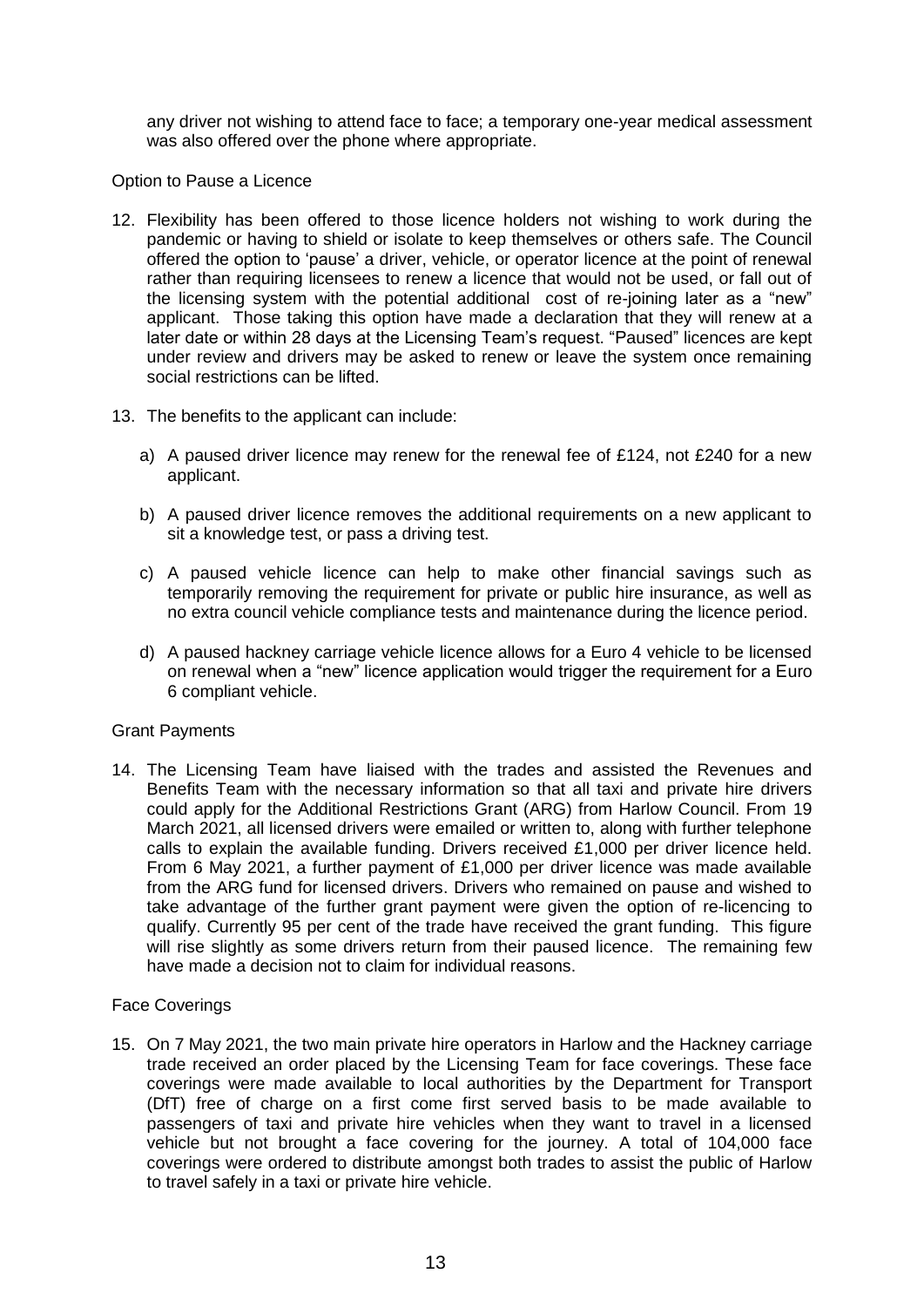#### Sustainability of Taxi and Private Hire Licensing

- 16. With all taxi and private hire applications being received electronically there has been a substantial increase in demand for data storage. To address this, the Licensing Team have implemented a document management system (DMS) which links directly into the taxi software in use.
- 17. Funding has also been secured develop online applications for taxi and private hire Licenses, which will reduce manual tasks and thus enable better service. This project has required significant work by the Licensing team supported by ICT colleagues and the system supplier. Work has been progressing during the year and it is expected to be operational before the end of this financial year, subject to and ongoing Council-wide internet capacity upgrade project.
- 18. Complaints and enforcement enquiries relating to drivers have been acted upon as in normal years. These are difficult to categorise and range from a taxi and private hire regulation matter, through a complaint about a driver or operator's behaviour or conduct, perceived unsafe driving, to more serious criminal investigations that involve the police or other enforcement agencies. Such investigations can result in sanctions ranging from a verbal warning, through written warnings which lie on record, to suspension or revocation of licence.
- 19. The Licensing Team continue to progress a number of strands of work with regard to the Department for Transport (DfT) guidance: "Statutory Taxi & Private Hire Vehicle Standards (issued July 2020)". Policy changes in view within the year ahead include six monthly DBS checks; Basic DBS's for vehicle proprietors and Operator's office staff; the NR3 national register of licence refusals and revocations; and further safeguarding training.

### **Licensing Act**

- 20. The Committee will be aware of the reactive and changing nature of the national restrictions during the pandemic; the Council and regulated businesses have had to understand and work to implement successive waves of guidance and legislation.
- 21. On 20 March 2020 the Government advised that all cafes, bars, pubs and restaurants were to close that evening and remain closed. With the exception of takeaway services they remained closed until 4 July 2020 when restrictions were eased. Businesses were under an obligation to ensure they complied with 'COVID-secure' guidance if they wished to re-open.
- 22. From 5 November 2020 the country moved in to a four week lock down that ordered the closure of non-essential businesses including licensed pubs, restaurants and cafes. Restrictions prohibited consumption of food or drink, in or adjacent to a business and with food and non-alcoholic drink sold for take away from a premise up to 10pm.
- 23. From 2 December 2020, new national tier restrictions meant that pubs could only remain open where alcohol was served as part of a table meal presenting new challenges around interpretation. That was particularly for traditional drinks-led (wet) pubs that wanted to remain open with consideration of what was a 'substantial meal' together with how long alcohol could be served with a substantial table meal.
- 24. On 20 December 2020, the "All Tiers Regulations" came into force; the Christmas period was reduced to 1 day for gatherings before all of England then moved to Tier 4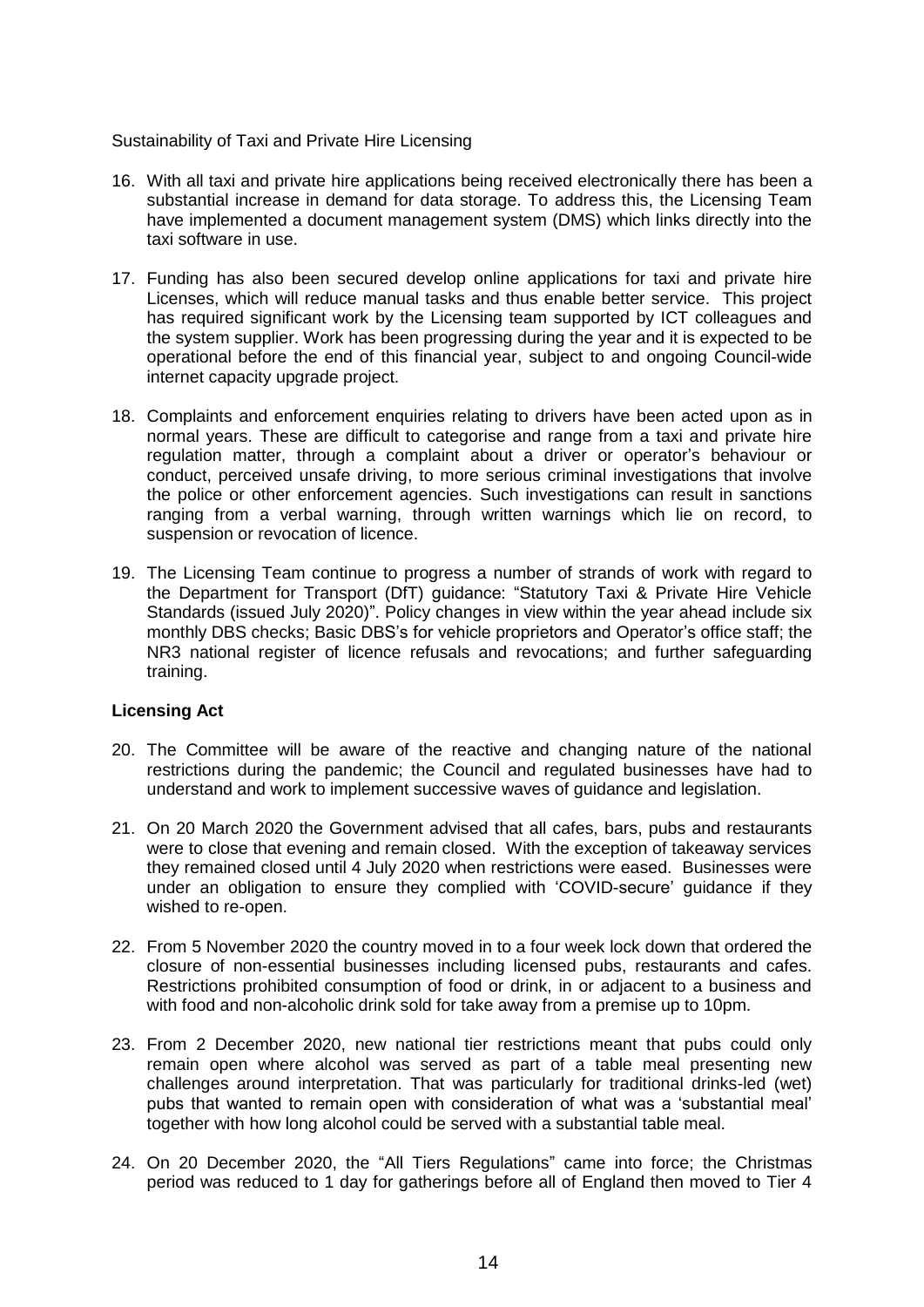on 6 January 2021, with what has been described as the third national lockdown. Hospitality businesses including licensed premises were required to close. Selling food and non-alcoholic drinks for takeaway between the hours of 05:00 and 23:00 is permitted. Alcohol can be provided through pre-ordered delivery by suitably licensed businesses.

- 25. The Coronavirus pandemic is a public health issue. The Licensing Act 2003 s.182 Guidance advises that "Licence holders have a responsibility to ensure the safety of those using their premises, as a part of their duties under the 2003 Act. This concerns the safety of people using the relevant premises rather than public health which is addressed in other legislation."
- 26. Therefore, licensing powers are limited in respect of dealing with alleged or real Coronavirus related failings at licensed premises through the licensing process and action must be taken through COVID specific regulations and Health and Safety powers. The Local Government Association has called on the government to extend licensing powers to take action where premises are not protecting the public during the pandemic.
- 27. All business premises are required to operate in a "COVID-secure" manner by carrying out an appropriate COVID-19 risk assessment, just as they would for other health and safety related hazards. Additional guidance (to that issued by the government) has been provided by the Licensing team to businesses to outline our expectations and how officers will engage with them to support and guide them through their responsibilities, but also take action where necessary where there is non-compliance. Our approach has been to outline expectations with agreed action plans or warnings in the first instance. However, more immediate and escalated action has been required where the public health risk presented is either too high (e.g. the premises has lost control of its clientele and mass non-compliance is occurring) or advice and warnings have not been adhered to. An example case to highlight would be the application for review of the premises licence in respect of The Chequers PH, Old Harlow. The Police have also utilised enforcement powers in respect of the Pink Spice in Commonside Road. [https://www.yourharlow.com/2021/06/01/man-charged-with-allowing-wedding-reception](https://www.yourharlow.com/2021/06/01/man-charged-with-allowing-wedding-reception-at-the-pink-spice-restaurant/)[at-the-pink-spice-restaurant/.](https://www.yourharlow.com/2021/06/01/man-charged-with-allowing-wedding-reception-at-the-pink-spice-restaurant/) Our records indicate that this restaurant ceased trading last November 2020 when a new tenant took control of the premises. The premises is due to start trading in June 2021 as a convenience store and food takeaway.
- 28. In response to the pandemic and changes set out by the new regulations the licensing team have worked closely with colleagues in Environmental Health to respond to complaints, proactively monitor premises, share evidence and utilise COVID specific regulations and Health and Safety powers where necessary to ensure our licensed premises are operating according to requirements and in line with the guidance we have set out. Both teams have maintained ongoing liaison with Essex Police with the aim of ensuring consistent and proportionate enforcement.
- 29. The key challenges since the reopening of the hospitality industry have centred around ensuring social distancing within venues, and ensuring recording and maintenance of customer and visitor details to support the NHS 'Test and Trace' system;

[https://www.gov.uk/guidance/maintaining-records-of-staff-customers-and-visitors-to](https://www.gov.uk/guidance/maintaining-records-of-staff-customers-and-visitors-to-support-nhs-test-and-trace)[support-nhs-test-and-trace](https://www.gov.uk/guidance/maintaining-records-of-staff-customers-and-visitors-to-support-nhs-test-and-trace)

30. Despite the national lockdown, an increased level enquiries and applications are being received by the licensing team for various licences which include Personal Alcohol Licences submitted to allow supervision of licensed premises, changes for premises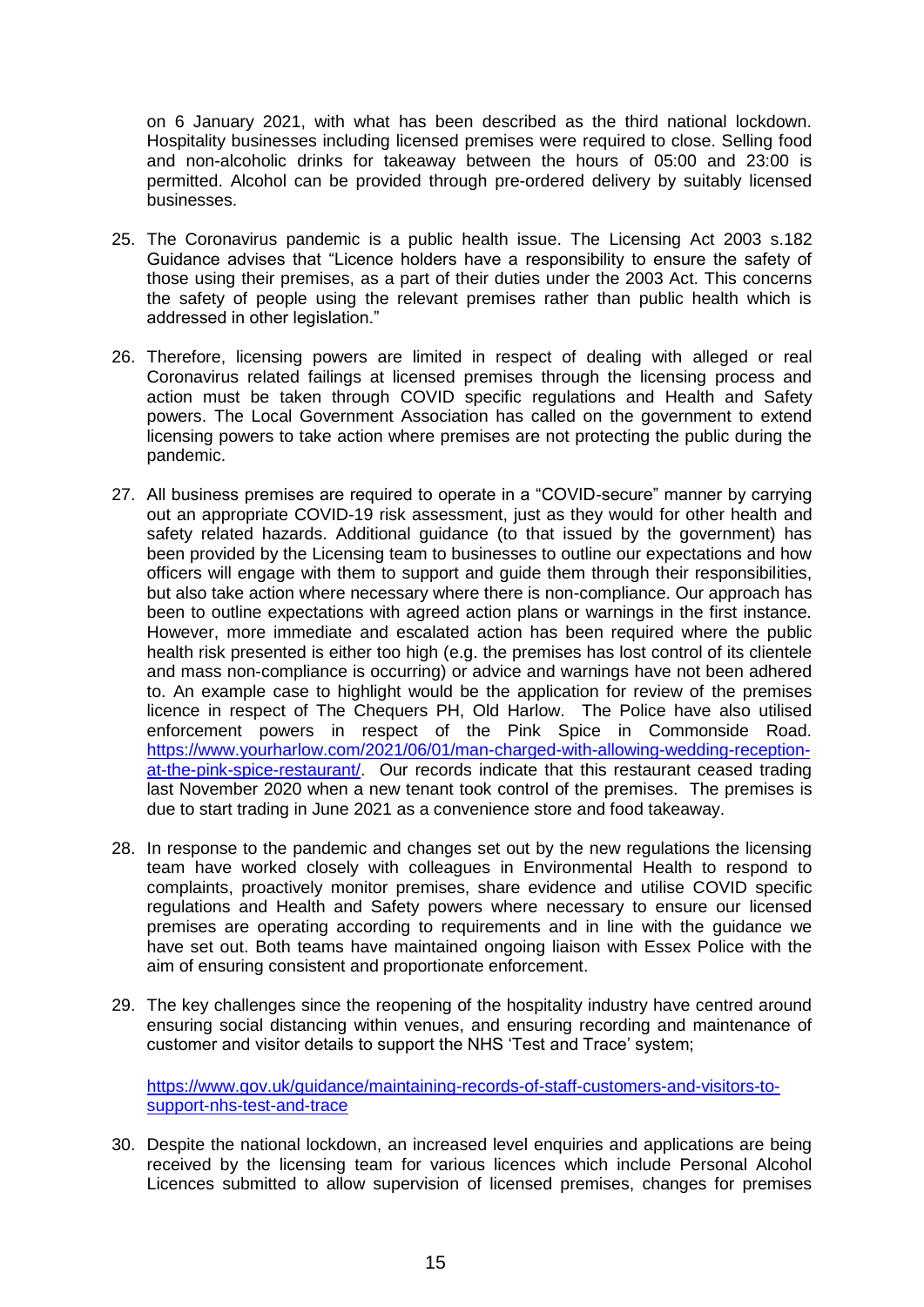supervisors and changes to existing premises licences to accommodate changes business have made as a result of the pandemic and also for newly licensed businesses.

31. More recently, in respect of the Euro Football games we have received a number of TEN's to extend existing premises licences, of which a set of 4 applications were subject to objections, which required the licensing team to act quickly to ensure the authority was able to facilitate the appropriate subcommittee hearing in accordance with regulations. This was the first hearing Harlow has dealt with in respect of contentious TEN applications.

### **Business and Planning Act 2020**

- 32. On 22 July 2020, the Government introduced new legislation to support the economic recovery of businesses selling food and drink as lockdown restrictions were lifted with social distancing guidelines remaining in place.
- 33. The legislation introduced two main changes relevant to licensed premises:
	- a) Pavement Licences a lighter touch regime overlaying the Highways Act powers
	- b) Deregulation for off-sales of alcohol at premises licensed for on-sales.
- 34. Designed to support businesses selling food and drink, such as cafes, pubs and restaurants, a temporary fast-track process was introduced for these businesses to obtain permission (Pavement Licence) from the local council for the placement of furniture such as tables and chairs on the highway outside their premises. This enables premises to maximise their capacity whilst adhering to social distancing guidelines.
- 35. This Act includes temporary measures to place a cap on the application fee of £100 for businesses, enforcement and revocation powers so councils can protect public safety and amenity, and a new 14 day determination period (seven day public consultation and seven days to determine thereafter), ensuring that businesses can obtain licences in a timely and cost effective manner aiding their financial recovery.
- 36. The Licensing team has supported various business and undertaken comprehensive engagement with premises and coordination of partners to support businesses seeking to utilise this legislation to aid their recovery. We have received 13 pavement licence applications. Guidance has been provided to business and can be found at: <https://www.harlow.gov.uk/business/licensing/other-licences/tables-and-chairs-licence>

### **Deregulation of off-sales of alcohol**

- 37. The Act modifies provisions in the Licensing Act 2003 to provide automatic extensions to premises licences that only permit sales of alcohol for consumption on the premises ("on-sales") to allow sales of alcohol for consumption off the premises ("off sales"). It will be a temporary measure to boost the economy, with provisions (in draft awaiting formal extension to the regulations which end September 2021) lasting until the end of September 2022.
- 38. These measures make it possible for licensed premises that have only an on-sales licence to sell alcohol for consumption off the premises. This allows businesses to trade whilst keeping social distancing measures in place inside.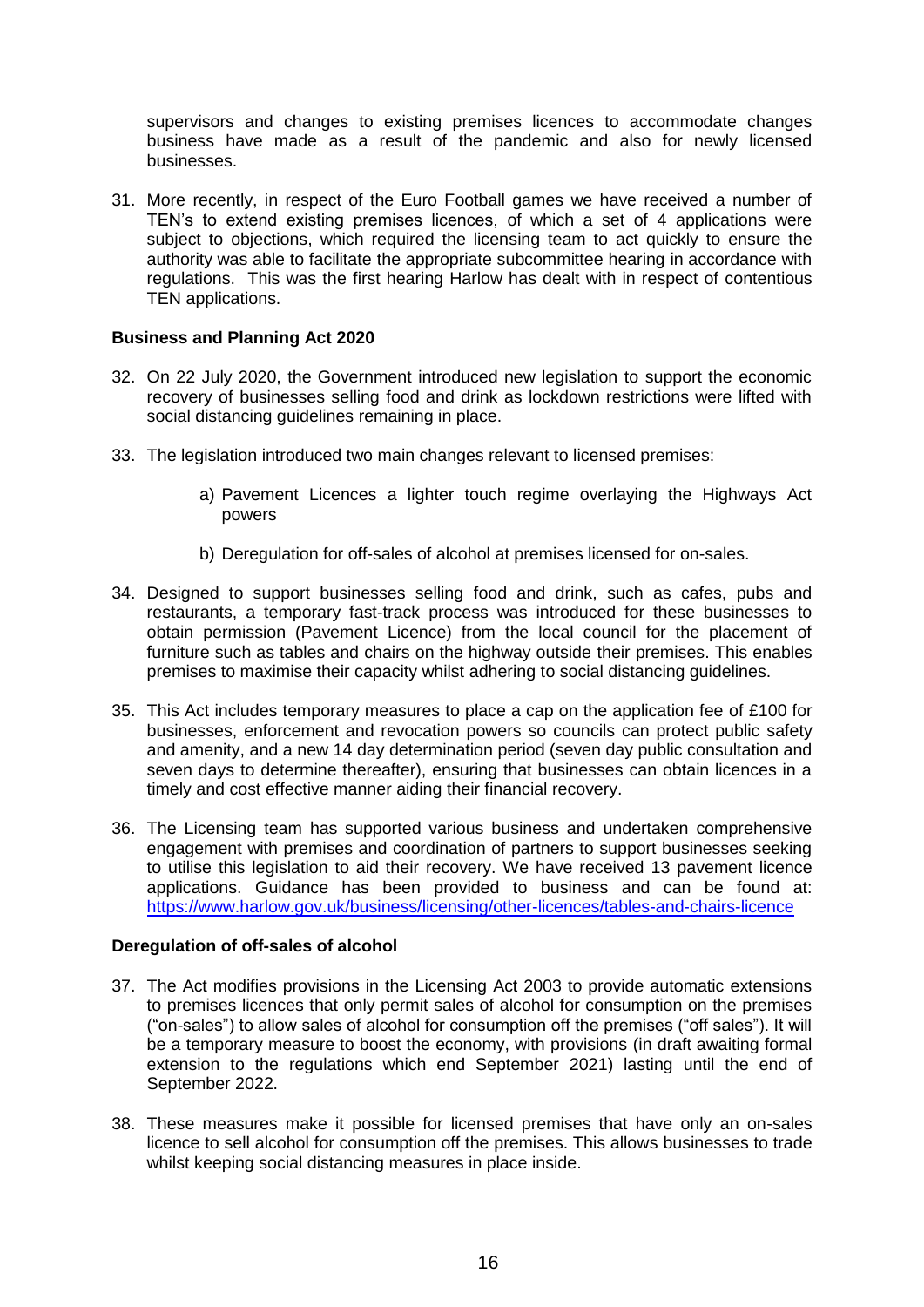- 39. The provisions remove the need for any application to be made; therefore no fee will need to be paid. This delivers savings to businesses, as well as providing them with certainty about how they are able to trade. It will also reduce the burden on local authorities and the police, who will not need to scrutinize any applications for licence variations from the premises affected by these measures. Licensees who have had an application for an off-sales permission refused or had their off-sales permission excluded by variation or at review within the last three years, will be excluded from this licence extension. This is a safeguard to ensure that where it has recently been decided that the licensee should not have the permission, they do not receive it through this legislation.
- 40. The hours in which off-sales of alcohol may be made under the new permission are when the licensed premises are open for on-sales, subject to two limitations. Firstly, every off-sale must be made at a pre-cut off time. The pre-cut off time is any time between when the premises first open for the purposes of selling alcohol for consumption on the premises and 11pm. If on sales terminate earlier than 11pm, that earlier time will also apply to off-sales.
- 41. Secondly, there is also an exception where there is an outdoor area and the times in which the sale of alcohol is permitted differ from the times in which sales for consumption on the premises are permitted. In these circumstances, the new off-sales permission does not apply at the times when the premises licence does not allow sales of alcohol for consumption in the outdoor areas of the premises.
- 42. The provisions will also apply temporary conditions to licences where there is preexisting permission for off-sales. The conditions will set the hours of off sales in the same manner as described above to match those for on-sales, allow off-sales of alcohol in open containers and allow deliveries of alcohol to residential or work buildings. Those conditions will suspend existing conditions that are more restrictive. So, for example, an existing condition that allowed off-sales only in closed containers would be suspended to allow sales in open containers.
- 43. If there were problems of crime and disorder, public nuisance, public safety or the protection of children arising from how the premises operated using the new permission, any responsible authority, including the police or environmental health, could apply for a new off-sales review. The off-sales review process is modelled on the existing summary review process. In the event that an off-sales review is triggered, it will only relate to off-sales authorised by virtue of these provisions, or conditions which have effect by virtue of these provisions: it cannot be used to revoke the existing licence or modify pre-existing licence conditions.
- 44. Compliance checks take several forms including: programmed compliance inspections based on the risk assessment of a business's previous compliance with licence conditions; proactive town-wide evening patrols; and reactive investigations in response to complaints about premises.

| <b>Licensing Act</b>       | 2020-2021 |
|----------------------------|-----------|
| Pro-active inspection      | 12        |
| Post inspection letter     |           |
| <b>Revisits</b>            |           |
| Out of Hours Surveillance  |           |
| number of sessions         |           |
| Out of Hours surveillance  | 245       |
| premises observed in total |           |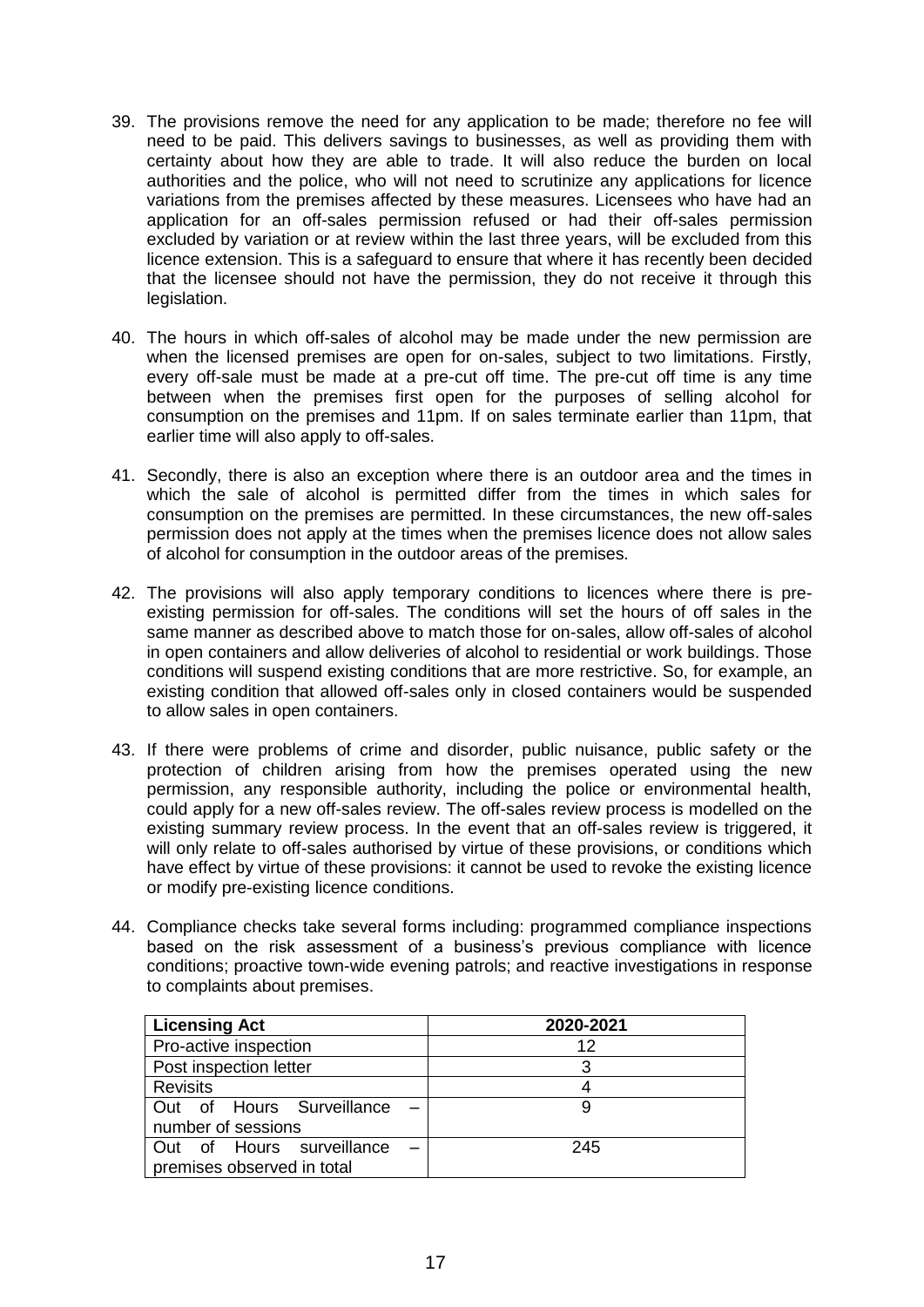| Notice of Suspension of licence for |  |
|-------------------------------------|--|
| non-payment of fees                 |  |
| Licences suspended                  |  |

- 45. Formal enforcement action has only had to be taken against 1 premises by way of application for Review of Premises Licence, with the number of visits evidencing a widespread degree of compliance within the sector.
- 46. Licensed premises provide a key role as an employer, in regeneration, and in attracting people to the District. The efficient processing of applications as well as effective decision making in respect of them, plays an essential role in enabling businesses to thrive and maximise contribution to the economy of the region and sub-region.

### **Scrap Metal Dealers**

47. Working in partnership with Essex Police, officers completed a number of compliance inspections last October. During these visits, records were checked to ensure compliance to licence conditions, relevant enquiries were made and advice given where needed. This partnership work was partly instigated in relation to the increase in car catalytic convertor thefts.

|                     | 2020-2021 |
|---------------------|-----------|
| Routine inspections |           |

#### **Gambling Act Premises Licenses**

- 48. The national restrictions introduced in England from 6 January 2021 also required closure of gambling premises including betting shops and amusement arcades.
- 49. The national update from the Gambling Commission relating to the mandatory annual return submitted by licensing authorities has not been published yet to allow details to be shared at this Committee. Harlow completed the submission within the appropriate timescales.

|                                    | 2020-2021 |
|------------------------------------|-----------|
| Betting premises inspections       |           |
| Track betting premises inspections |           |

#### **Street Trading**

- 50. New businesses enquiring about opportunities to trade in various locations across the district continues to be a growth area during the pandemic.
- 51. In May 2021 Harlow Council reviewed the criteria for the distribution of discretionary business grants to include Street Traders licensed to operate in Harlow by Harlow Council. The Licensing team have been supporting the Revenues and Benefits team and local traders to ensure that all eligible businesses are given the opportunity to apply for the grant payment.
- 52. As previously reported to Licensing Committee the licensing team has undertaken extensive work to review and combine the existing street trading arrangements. Further to Committee's approval the draft replacement Street Trading Policy has been published for consultation at [https://www.harlow.gov.uk/business/licensing/street](https://www.harlow.gov.uk/business/licensing/street-trading-licence)[trading-licence](https://www.harlow.gov.uk/business/licensing/street-trading-licence) Consultation will remain open until 24 August 2021.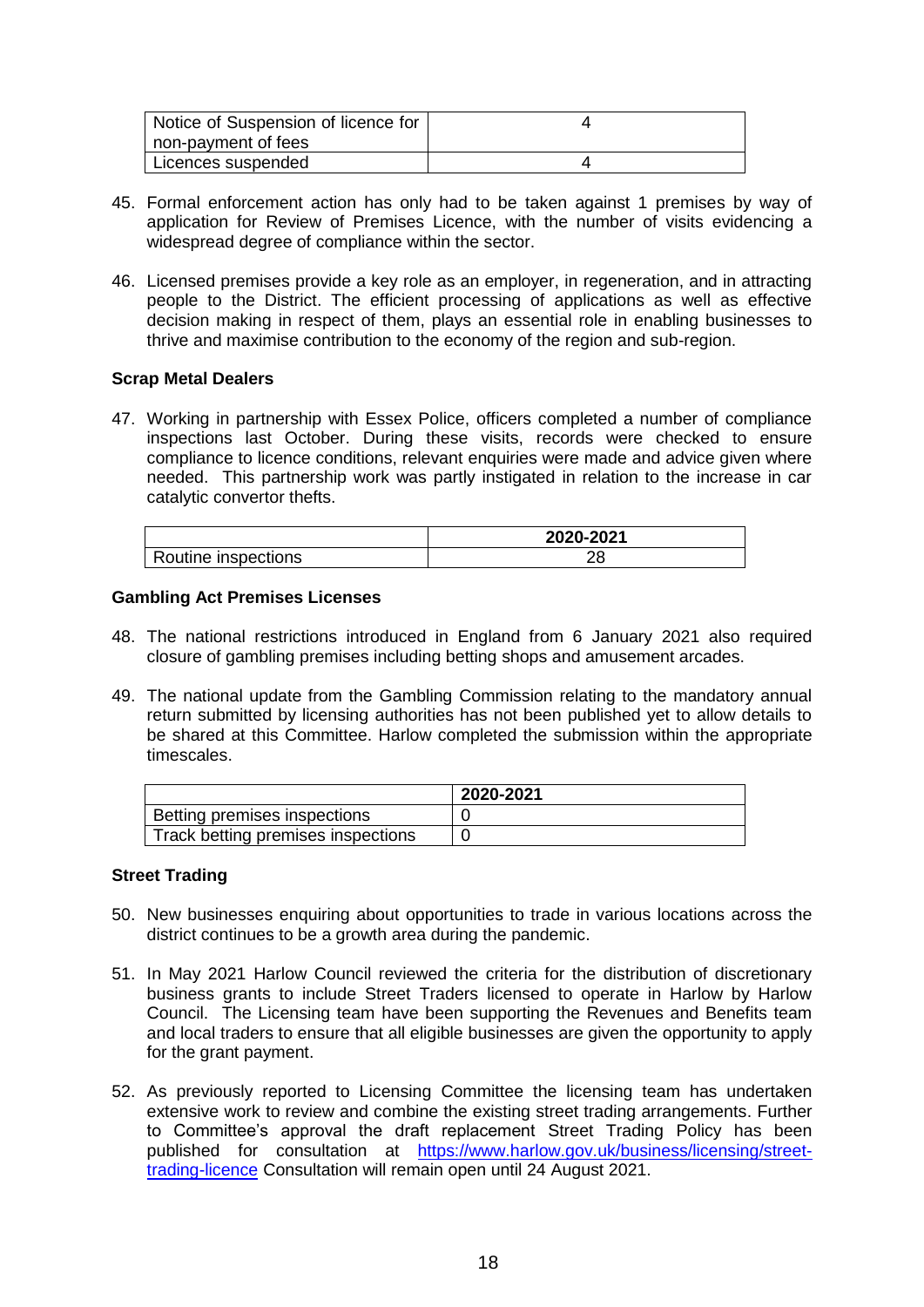# **Appeals**

53. We have received two appeal notifications form the Courts, one against the decision of sub committee hearings for licensed premises and the other (in May 2021) in respect of a decision in respect of a street trading application. Officers are currently working on these cases to support the Council's decisions.

### **Applications processed**

54. In addition to the enforcement action and information provided above the following table contains data on the types and numbers of applications received in 2020/21.

| <b>Licensing Act</b>                      | 2020-2021                              |
|-------------------------------------------|----------------------------------------|
| <b>TEN Applications</b>                   | 17                                     |
|                                           | (N.B 21 applications have already been |
|                                           | received from 01.04.2021)              |
| <b>Personal Licence Applications</b>      | 59                                     |
| Transfer of Premises Licence              | 15                                     |
| Vary DPS                                  | 27                                     |
| Minor Variation - Premises Licence        | 10                                     |
| Notification of Interest                  | 3                                      |
| New Premises Licence Applications         | 19                                     |
| <b>Premises Licence Review</b>            | 2                                      |
| Applications                              |                                        |
| <b>Table &amp; Chairs</b>                 | 6                                      |
| Pavement Licence - Business &             | 13                                     |
| <b>Planning Act</b>                       |                                        |
| <b>Street Trading Applications</b>        | 38                                     |
| Gaming                                    | 2                                      |
| <b>Sex Establishment</b>                  | 2                                      |
| <b>Scrap Metal</b>                        | 6                                      |
| <b>Small Society New Registrations</b>    | 4                                      |
| <b>Charity Collections/House to House</b> | 24                                     |

### **IMPLICATIONS**

#### **Environment and Planning (Includes Sustainability)**

Progressive and proportionate enforcement of licensing requirements helps to create a level playing-field and protects compliant businesses from unfair competition from the less scrupulous.

#### **Author: Andrew Bramidge, Head of Environment and Planning**

**Finance (Includes ICT, Properties and Facilities)** Enforcement activity is carried out within approved service budgets. **Author: Simon Freeman, Head of Finance and Deputy to the Chief Executive**

#### **Housing**

None specific. **Author: Andrew Murray, Head of Housing**

### **Community Wellbeing (Includes Equalities and Social Inclusion)**

Proactive enforcement and investigation of complaints ensures better compliance with licensing requirements and so helps to protect vulnerable residents from exploitation.